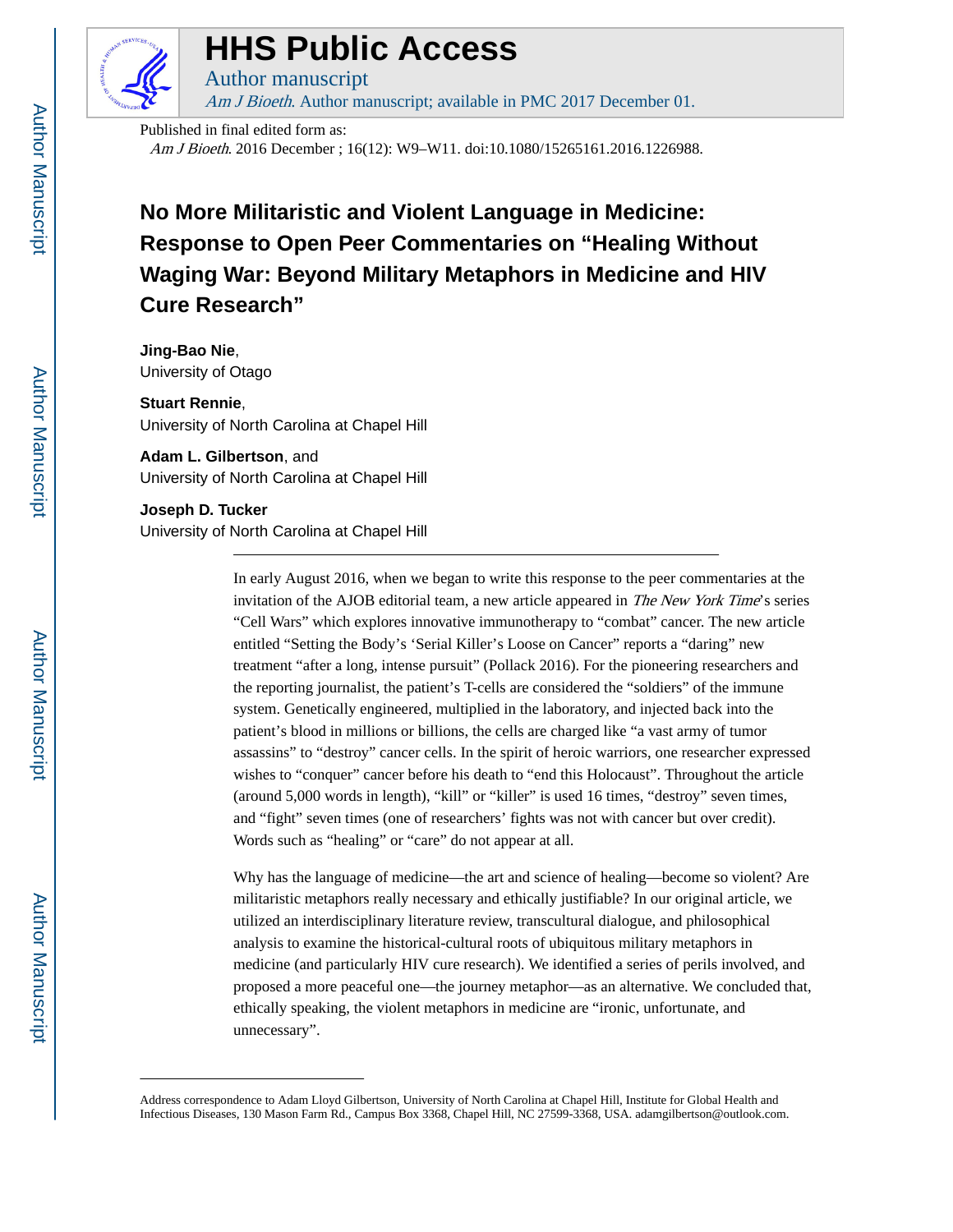Nie et al. Page 2

For Hauser and Schwarz, recent extensive experimental research in cognitive science and psychology demonstrates the essential role of metaphors in human mental proceedings and the negative effects of militaristic metaphors in the medical domain. Guta and Newman offer further contextual information—the political environments following September 11—for the popularity of the militaristic language in HIV research and care. Drawing upon the ancient wisdom from Hippocratic medicine, Gillett stresses companionship and humanness for HIV care. George and his collaborators outline problems of militaristic metaphors through examining the phrase "War on Alzheimer's". They argue that, as dementia associated with aging is radically different from infectious diseases, a militaristic language "dehumanizes the affected" through reinforcing fear, anxiety, and stigma. In palliative care (which aims to relieve suffering), Trachsel considers that it is "absurd, grotesque, and undignified" to apply military metaphors like "killing", "battling" and "defeating" to end-of-life or dying patients. In treating cancer patients, the main harm of military metaphors (according to Malm) is overdiagnosis and overtreatment. Malm's commentary offers a counter-account to the violent and sentimentalist language prevailing in the aforementioned NYT article on cancer treatment.

Some alternatives are put forward to help move beyond military metaphors. While endorsing journeys as "shared human experiences", Perrault and O'Keefe point out that the journey metaphor has its own pitfalls, as journeys can arrive at undesirable and frightening places. They advocate for the plural or mixed metaphors approach so that messages can be individualized to suit the needs of different patients. For George et al., the alternative lies in "narrative strategies" and "ecological metaphors". We agree that the journey metaphor should not be the only one promoted for use, and that other peaceful and constructive metaphors should be developed and popularized.

The main counterpoint to our argument is that military metaphors can have practical utility for patients. Chambers calls our attention to late-Wittgenstenian philosophy of language and argues that the key question is not about the nature of metaphors, but their uses in certain social contexts. Reflecting upon his personal experience of illness, he refers to metaphors as "equipment for sickness". According to Chambers, military metaphors can therefore be useful in particular medical settings (such as emergence medicine), but not in others (such as hospices). Similarly, Tate and Pearlman express concerns for our indiscriminate rejection of military metaphors. For them, these metaphors can act as "a powerful source of strength and determination" for some patients, while being "a source of frustration and despair" for others. We concede that, in some contexts, military metaphors (especially those that are mild or pacified) could play a positive role in medicine to some limited extent. This, too, is an

Am J Bioeth. Author manuscript; available in PMC 2017 December 01.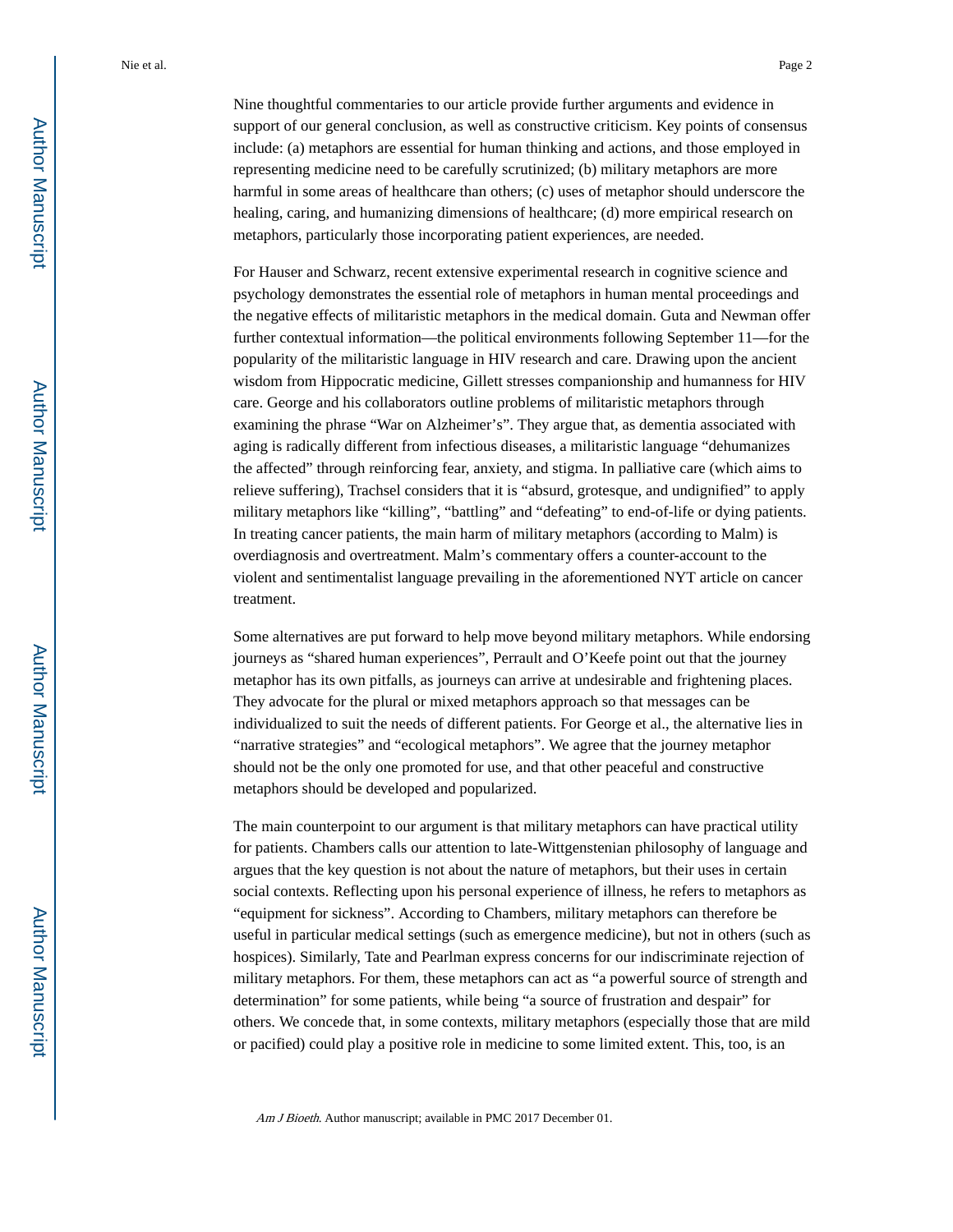Nie et al. Page 3

area for future empirical research. Our argument is that even if this turns out to be the case, use of military metaphors should be an exception rather than the rule.

As mentioned in the concluding section of our article, the inadequate discussion of the role of military metaphors for patients constitutes a major limitation of our research. Like Chambers and Tate and Pearlman, we call for more studies on how patients use metaphors in first-person narratives. We would not be surprised if military metaphors are also pervasive in patients' experiences and narratives of illness, and have both positive and negative effects. From an ethical viewpoint, the popularity of the militaristic language among patients does not mean that it is morally justifiable. From the social-cultural and pragmatic perspective, this popularity likely reflects the dominion of the militaristic mentality expressed in everyday language and the unavailability of better alternatives.

It is beyond question that the use of military metaphors is almost always well intended (for the NYT article, to portray the dedicated scientific undertakings of researchers and glorify new medical advances). However, further investigation is greatly needed to explore the use of metaphors that empower patients and mobilize pioneering research without the unintended harms associated with militaristic ones. These harms are documented in numerous previous works, our article, and most of the commentaries. Here, let us highlight a harm for the society at large, a harm we mentioned in our article but just in a passing way: the unintended legitimization and glorification of war and violence. One may argue that the fact that even medicine—the art and science of healing—has so willingly and frequently resorted to the militaristic language (e.g. the NYT article)<sup>1</sup> has unintentionally contributed to the persistence of many different types of violence in the world today. At least, it does not help the society to contain violence. The popularity of the militaristic language is founded upon an assumption that, so long as the end is good, such means as war and violence is ethically justifiable. Ironically and unfortunately, most wars were waged and most actions of violence committed because they were believed to be necessary for the perceived "good and glorious" ultimate end.

Healing and war (the major form of sanctioned violence and killing) are inherently in opposition. The habitual use of militaristic metaphors and the violent language in medicine should be renounced because they profoundly undermine efforts to humanize healthcare. Patients' bodies and minds should not be battle grounds or war zones on which health providers fight. It is a perennial challenge to uphold and realize the vision of medicine as the art of healing and caring, a vision shared in different cultures and societies (e.g., in Chinese cultures, the age-old idea and ideal of "medicine as the art of humanity or humaneness"). In our times, one of the first steps to reinforce this ethical vision is to resist dominating, violent language in biomedical research and healthcare. This task is especially urgent for emerging areas, such as immunotherapy for cancer and HIV cure research. Patients and societies can

<sup>&</sup>lt;sup>1</sup>Also, to refer cancer as "the Holocaust" is problematic. Among other reasons, this could be considered as an unintentional insult to the victims of the Third Reich. The Holocaust is the archetype of human-made evil that ought never to be tolerated, whilst cancer is not necessarily a human evil and can be lived with peacefully. One should not forget that the warfare metaphor was an essential element to the Nazi ideology, as captured in their slogan: "Life is a warfare". Parallel to the Nazi war against the human "cancers" of the German society and humankind, was the Nazi war against cancer, the first large-scale campaign in history.